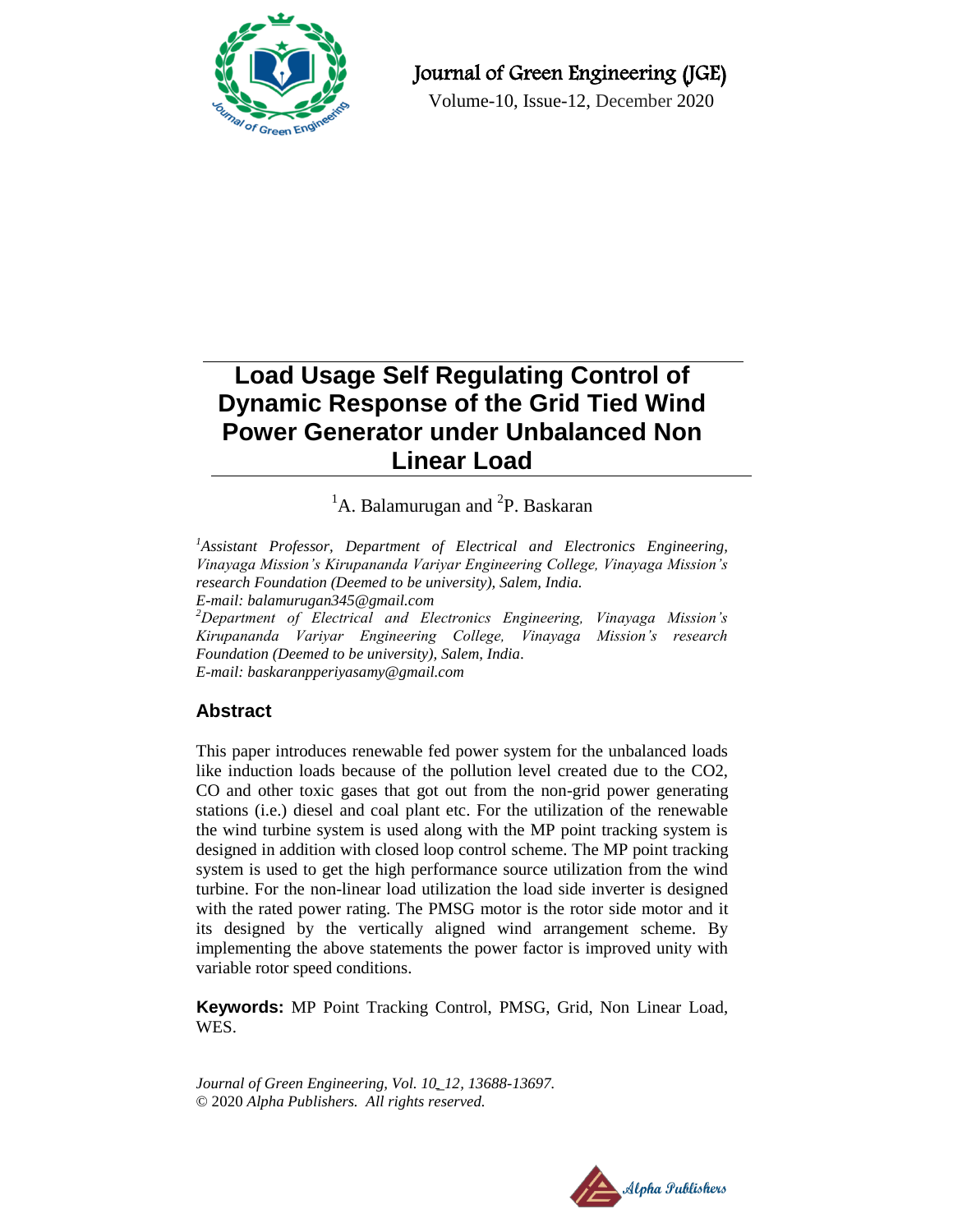## **1 Introduction**

Nowadays, Energy creation and particularly power creation is a significant wellspring of contamination that escalates the carbon di-oxide at the environ condition is purported that outcomes, subsequently the normal temperature the globe keeps on moving as of late. There are negative consequences for the planet, for example, temperature increment, dissolving of energize, impressive ascent in ocean levels, expanded tornado precipitation and so forth. Everybody concurs on the earnestness of the circumstance and that people in the future will acquire a very dangerous circumstance. Hybrid power energy system is designed and experimental setup is verified and optimized with the grid usage [1] These common assets are accessible wherever on the planet, they are additionally plentiful and unlimited and to misuse them it is just an issue of setting up enormous scope working structures. Wind vitality is a backhanded type of sun oriented vitality. Without a doubt, sun based radiation that shows up in a non-uniform route on the earth produces contrasts in temperature and weight. The design modeling of wind turbine and the induciion based motor drive power drive system with high power consumption with suitable power electronic converters were designed [2][3][4]. The battery backup is merged with the wind energy system is designed for the unbalanced wind speed power generation to provide the constant power flow [5]. HVDC system is designed with the offshore wind farms and the with closedloop control mediums with large and medium scale wind systems [6][7]. The embedded linked monitoring system with improved communication medium like IOT is interfaced with the power generating stations to acces the early warning status [8].

The problem identification systems with the temperature fault conditons were discussed and the output model is developed for the mobile charging model [9]. This nonstop progression of air comprises the wind. An hybrid PMSM based system will provide the power source to the grid applications. The power quality improvement is done by the STATCOM interfaced PMSM drive along with the for the grid usage. A LVRT model based control systems for the flux leakages avoidance systems for the DFIG wind model with the grid synchronization. The power storage and power quality improvement was designed with the super capacitor linked storage system. The super capacitor acrs as a energy balancing medium. Hybrid energy storage with WSN technique is interfaced with user friendly access by SMS communication. The growth of wind energy conversion system with the systematic model of the UPQC and UPFC structure and the power quality enhancement of the technique with closed loop technique were developed. A wind energy conversion system with the load usage is developed by the wireless power transfer medium to eliminate the contact losses for specific vehicle charging statios. The compensation model for the wind energy scheme is designed with the staic VAR compensation is designed with the rated power flow system.

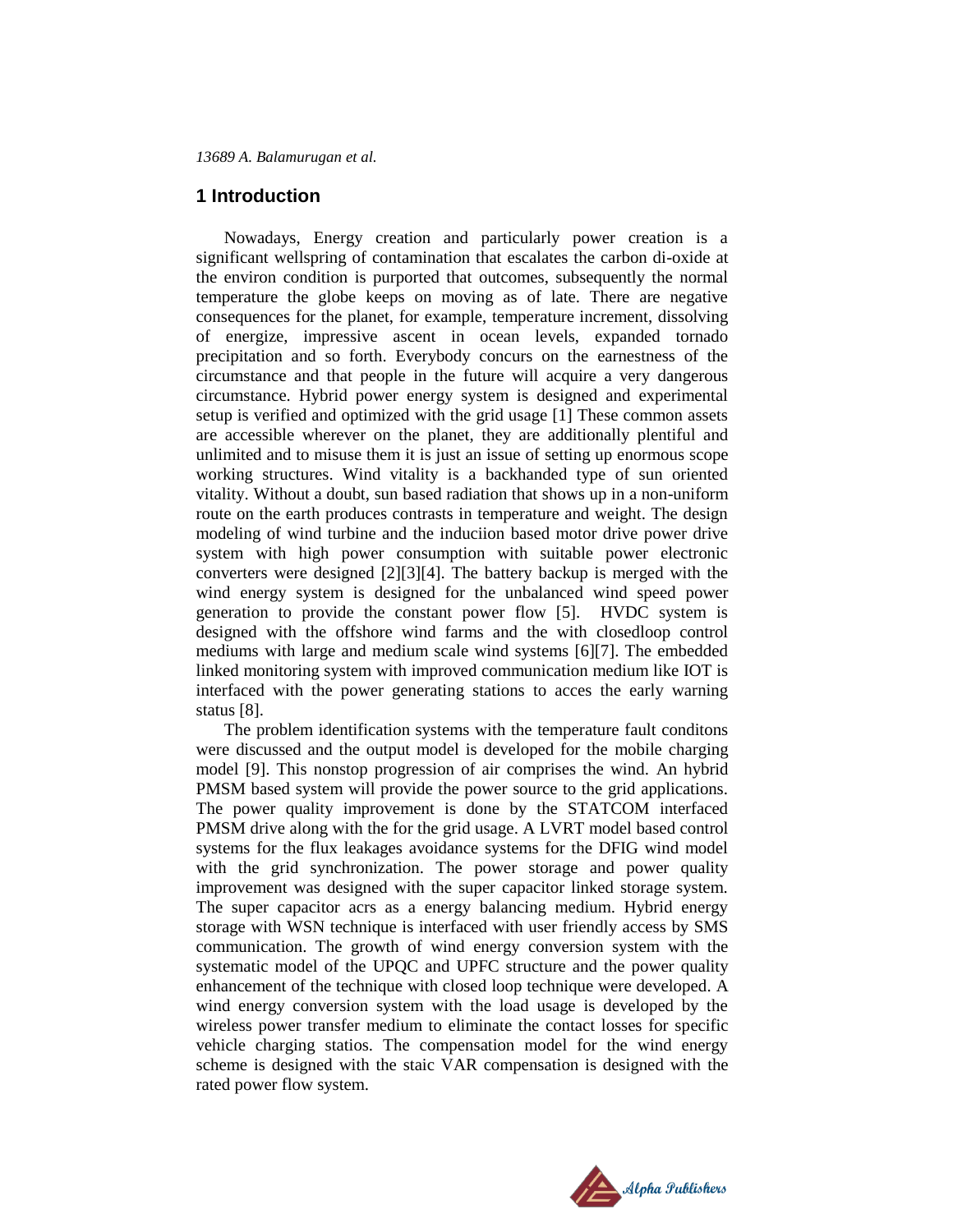*Load Usage Self Regulating Control of Dynamic Response of the Grid Tied Wind Power Generator under Unbalanced Non Linear Load 13690*

## **2 Problem Statement**

The plan of these framework and their network association interfaces must make it conceivable to catch a full vitality as conceivable over the most stretched out scope of wind speed varieties, this with the point of improving the productivity of wind turbine establishments.



**Figure 1** Wind turbine Power-speed Curve at different Wind Speeds.

Figure 1 shows the speed power variations with resoective variable loads.These days, numerous in-steady wind speed-vitality collecting frameworks have been utilized for interconnection to the network. They are drawing in much consideration, since they are considered naturally "clean". The following side, the breeze generator produce the force disappointment and brings unsettling influences into the heap utilization side.

## **3 Objectives**

The point of this paper is to guarantee a superior nature of the current infused into the system by restricting however much as could be expected. This is accomplished by MVF (Multi Variant Filter Control Technique)

## **4 Existing System**

In past framework, for changeable WES quality application the utilization of twofold stator-IG system.A step up converter is used for MPP and wide range variable speed activity, particularly at low-speed situation is gotten. At low speeds, DSIG voltage is dropped because of V/f approach and a lift converter is utilized to expand the voltage level to meet the better and steady voltage prerequisite, which remember for voltage flexibly converter DC hyperlink or seaward DC people group applications. In the proposed topology, by settling on the highest quality level excitation capacitor, the capability of the semiconductor excitation controller is limited.

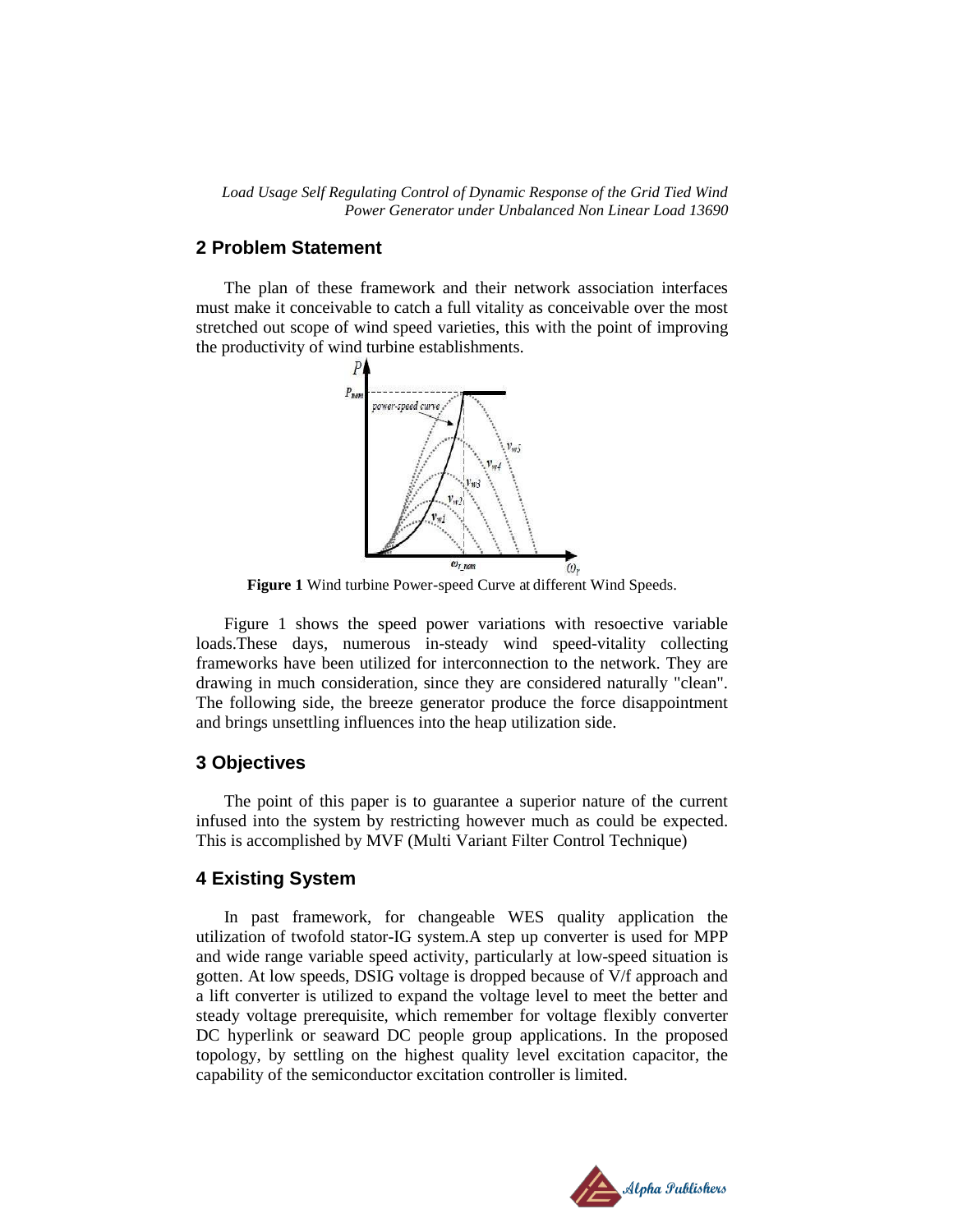

**Figure 2** Existing Block Diagram

At long last, to affirm the correct activity of the proposed gadget, recreation and trial results are introduced which approve the wide-speed extend activity of the contraption and the excitation capacitor improvement strategy. Brace aspect control procedure is actualized however there are second and 1/3 request music twisting is conceivable. Figure 2 shows Existing Block Diagram.

## *4.1 Disadvantages*

- Fast response controller is needed.
- Conduction Loss is High

#### **5 Proposed System**

In this theory a brace tied capricious speed PMSG wind vitality age conspire for PQ improvement. The framework is associated with the force network by means of a 3 stage converter utilized as an AC-DC converter and a 3 stage inverter going about as a DC-AC converter. The vitality produced by the wind framework takes care of a non-straight burden and sends the overflow to the force matrix; consonant flows can corrupt the V at the association point. The converters are controlled to improve the nature of the exchange of all the force traded between the wind framework, the heap and the network. Nonlinear control methods for the vitality provided to the matrix and permit the PMSG and the inverter is proposed.

The force is produced at the in constant V in recurrence and adequacy. The force converting system is basic for changing over this voltage into a voltage at a consistent recurrence and sufficiency for infusing it into the system. The converter picked in this application is consecutive sort. This is joined of two controlled converters; a rectifier and an inverter isolated by a DC transport. The constant AC-DC system permits us to control the vitality transformation. Figure 3 shows Proposed Block Diagram.

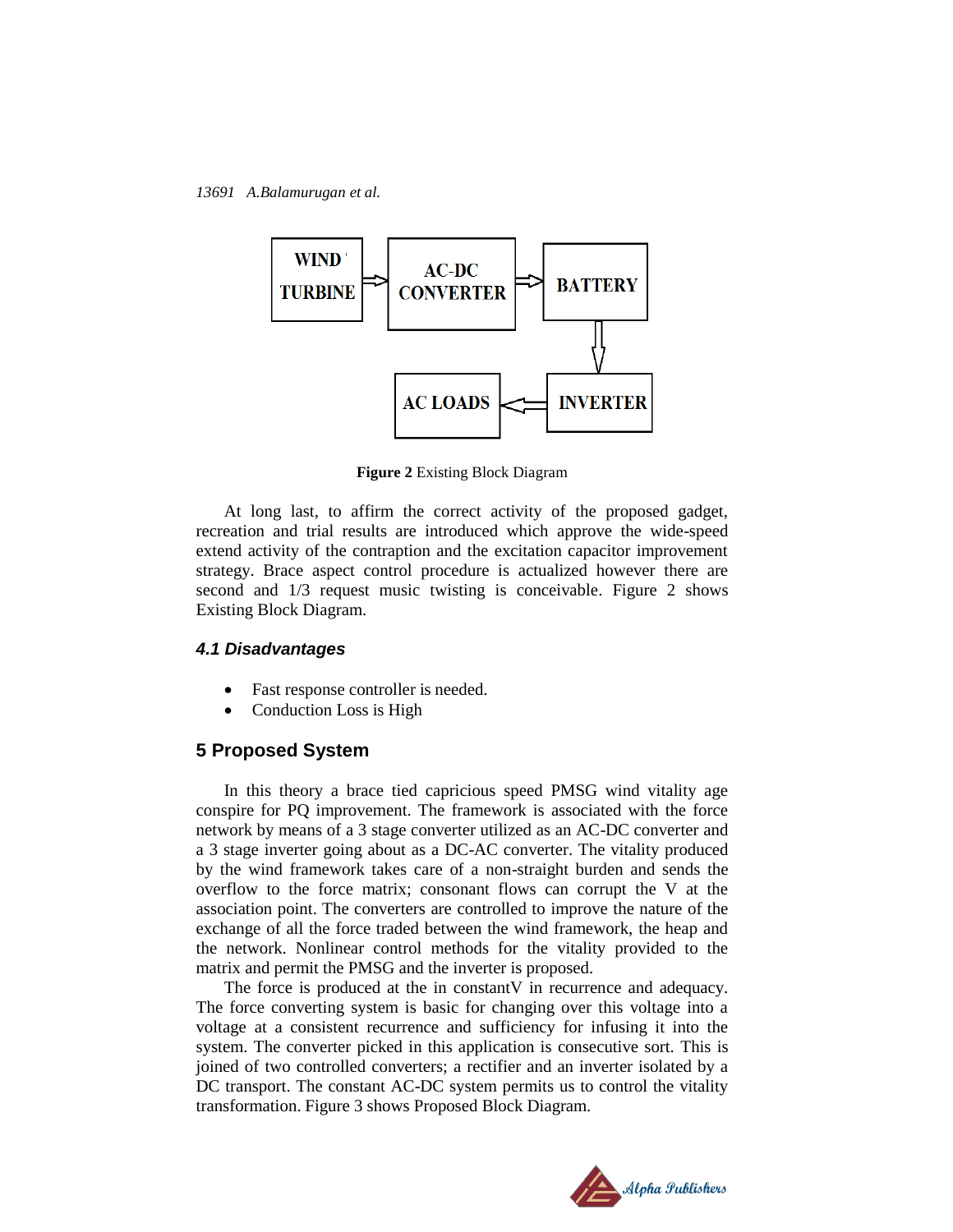*Load Usage Self Regulating Control of Dynamic Response of the Grid Tied Wind Power Generator under Unbalanced Non Linear Load 13692*



 **Figure 3** Proposed Block Diagram.

The inverter functions as a Shunt AP filter to make up for responsive force, music and unbalance as to provisions extricated from wind generator to the heap utilization and burden. The DC transport forestalls the trading of responsive vitality. The heap comprises of a 3P straight burden, a 3 line and 1-line nonlinear burdens. This later is associated between stages 1 and 2.

## *5.1Advantages*

- Better performance while connecting with Grid.
- Conduction Loss is less

## **6 Simulation in Matlab Modeling of the Inverter**



**Figure 4** Variable Speed Grid Connected Wind Energy Generation System

Figure 4 shows Variable Speed Grid Connected Wind Energy Generation SystemA wind vitality change framework is capable to flexibly the dynamic force required by a nonlinear uneven burden. So as to repay the unbalance

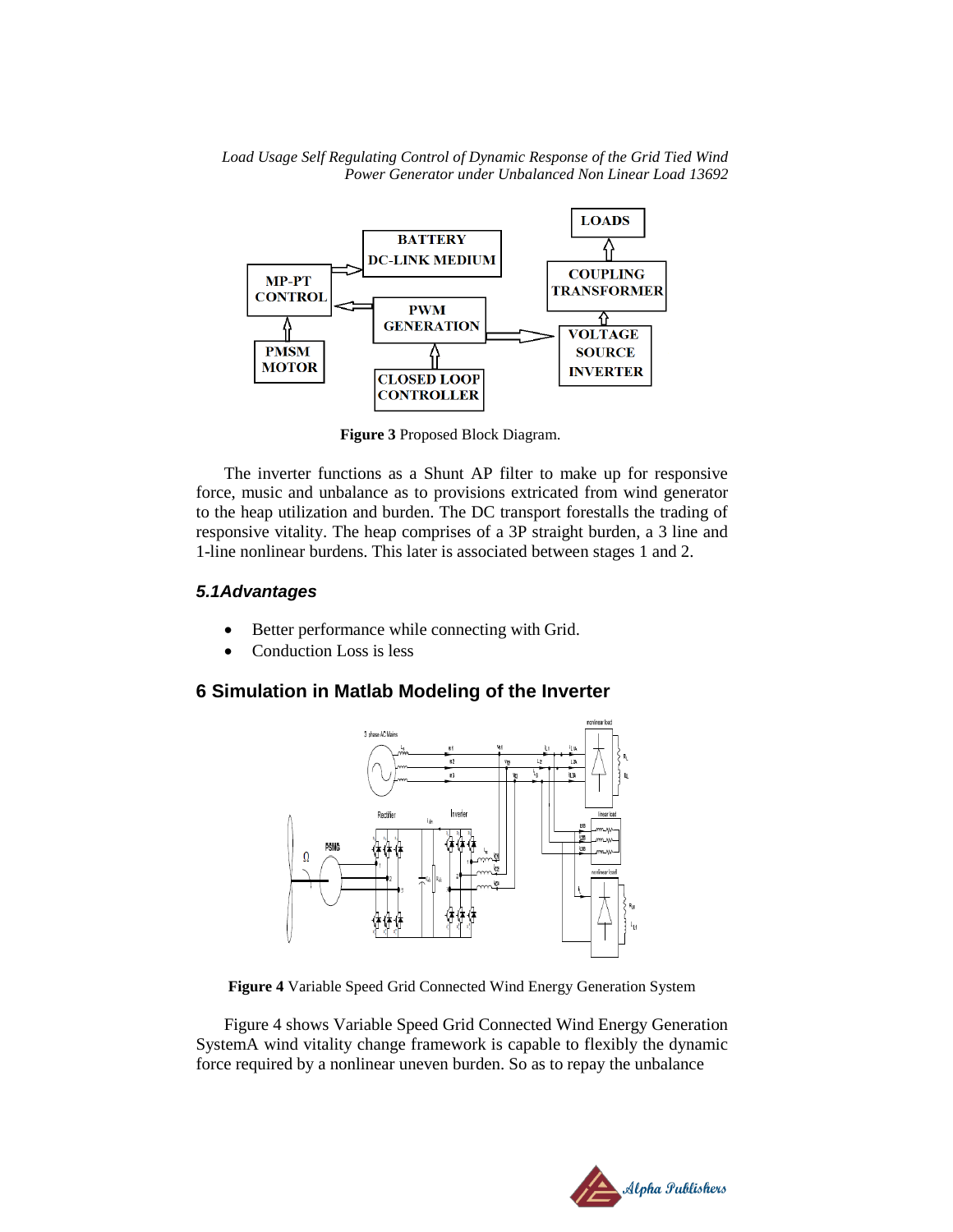load, the most ideal path is to utilize the multi-variable channel rather than generally high pass channel. The MVF application permits keeping away from the utilization of the high latent channel which influences the remuneration execution for non-linear load. The MV filter permit utilizing low profile off recurrence to remunerate adequacy the unbalance load without influencing the exhibition of the framework.

#### *6.1 PWM Wind Generator*



**Figure 5** Control Scheme of MVF Filter

PMSG can change over the mechanical solidarity to electrical power. PMSG is that the main among extensively utilized and incorporates rectifier and capacitor to take care of (DC) voltage to be steady. PWM, changing over DC to (AC) power is that the strategy to modify the voltage source inverter and moves the solidarity to network associated. The extent of this watch is to control the electrical vitality and reason the procedure to control the current. The voltage estimating at the framework, it's proselytes order present day to adjust definite force and relative power (Q) rule strategy. There are modes inside the reenactment analyze that are rectifier and inverter modes condition. Boundaries show that the electric quality are every now and again moved and obtained to the network associated through voltage source inverter. Figure 5 shows Control Scheme of MVF Filter.

## *6.2 Modeling of the Inverter*

WES power change gadget is capable to gracefully the dynamic input needed required by a nonlinear lopsided burden. So as to repay the in constant load, the best way is to apply the multi-variable get out in inclination to generally unnecessary pass get out. The MVF application licenses abstaining from utilizing the unnecessary detached get out which influences the repayment execution explicitly for the unbalance load. The MVF permit utilizing low lessen off recurrence to remunerate viability the unbalance load without influencing the general execution of the gadget. Figure 6 shows Aggregation Factor and Transfer Function.

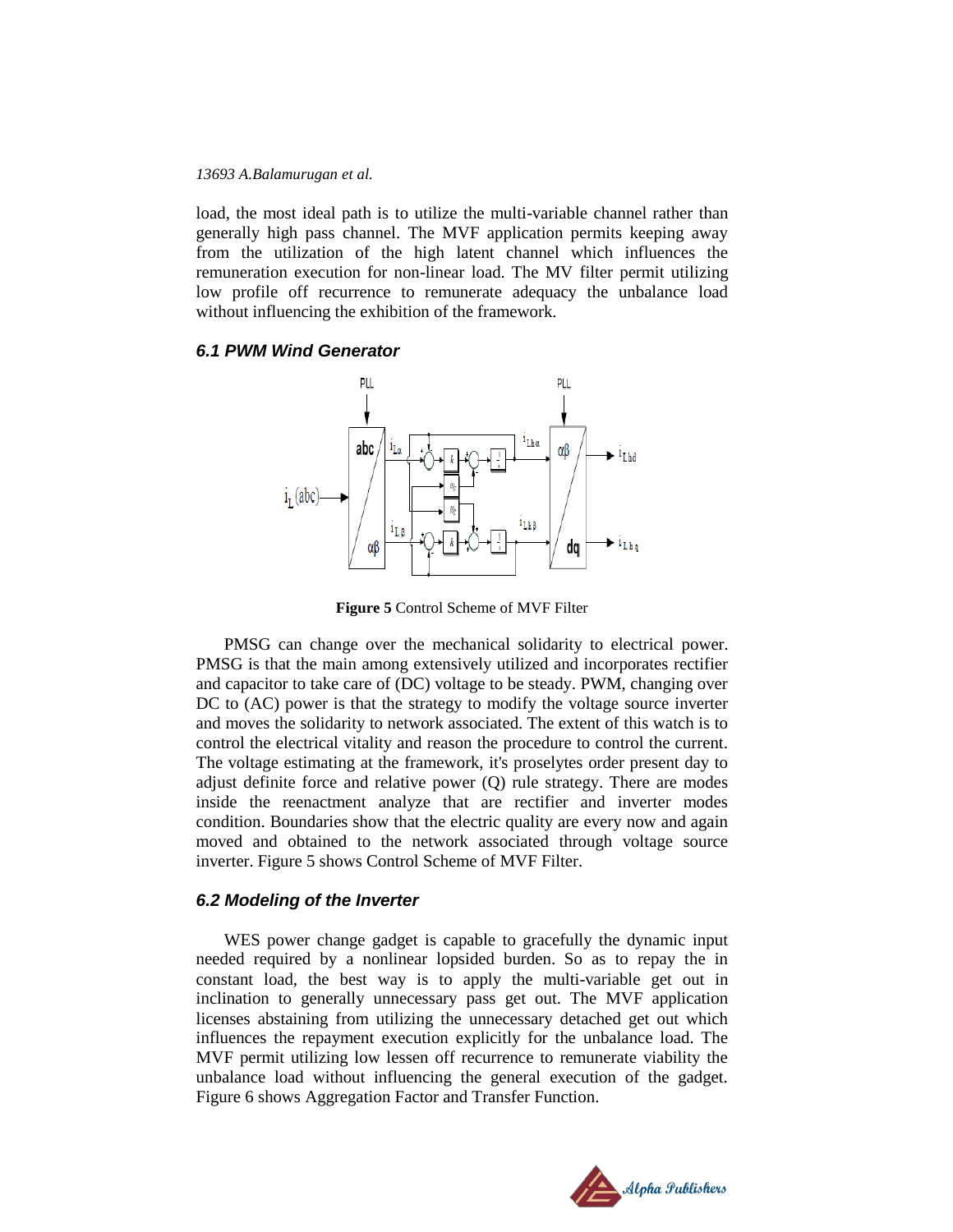

*Load Usage Self Regulating Control of Dynamic Response of the Grid Tied Wind Power Generator under Unbalanced Non Linear Load 13694*

**Figure 6** Aggregation Factor and Transfer Function

## *6.3 Dc-Link Capacitor*

.

In applications from the best cell-phone charger to lattice tied inverters running at many kW, power transformation plans are utilized which incorporate a middle stage where quality is handled at DC connect capacitor is fitted at now to convey point to offer a low impedance course for extreme recurrence exchanging flows and to give quality stockpiling (fig 1). The enter degree are as often as possible as basic as a rectifier off an AC line enter voltage going to be power issue rectification (PFC) circuit which produces a predictable over the top voltage DC. The DC-connect medium responds the effects of PFC degree yield side, current required for exchanging for low voltage wavering. The yield degree is most likely an exchanged mode converter or inverter taking eruptions of exorbitant recurrence present day from the DC-hyperlink capacitor.

## **7 Simulation and Experimental Results and Discussion**



**Figure 7** Dynamic Response of the System without Wind Turbine.

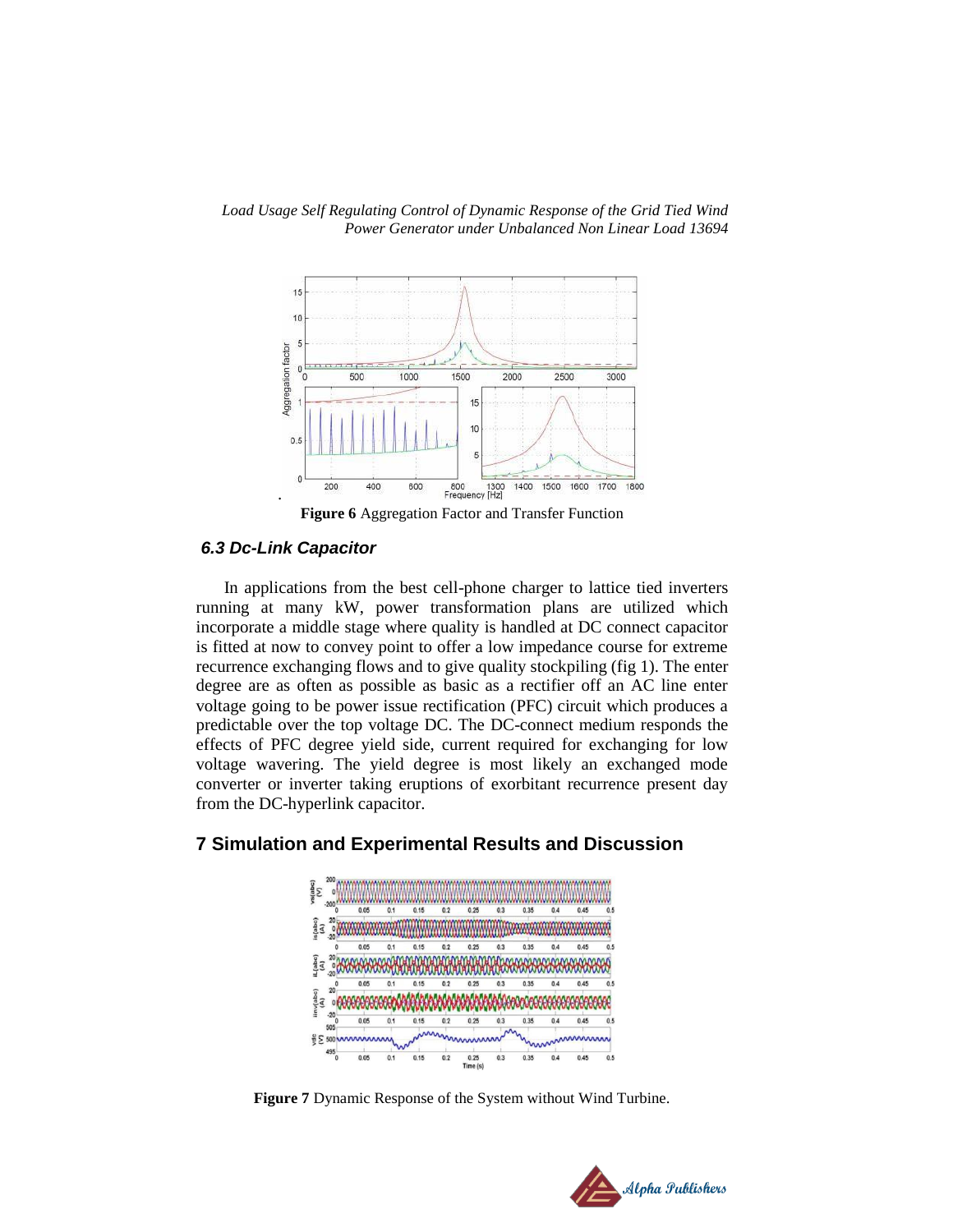Simulation results the use of MATLAB/SIMULINK affirm the practicality and well execution of the work finished with irregular breeze power change contraption are introduced. The reenactment impacts had been read for 3 exceptional perspectives:Harmonics remuneration, (b) in constant pay, and (c) power move from WES took care of by a DC transport. Figure 7 shows Dynamic Response of the System without Wind Turbine.

## *7.1 Hardware Model Description*

In equipment model a 12v 30 w dc engine will be set for the breeze game plan. By revolution of the rigging engine the voltage will be delivered from the engine flexibly terminals. The voltage from the breeze is taken care of to the rectifier unit for the correction procedure after that the dc connect capacitor will stores the vitality to charge the battery reinforcement of 12v 4.5AH. The charged battery is associated with the voltage source inverter for the reversal procedure.



**Figure 8** Hardware setup arrangement of grid tied wind power generator

The voltage source inverter comprises of the 2 sets and 4 arrangements of n channel Mosfet which Is driven by the SG3525 PWM generator. The control signal for the SG3525 PWM is generator is taken from the miniaturized scale controller PIC16F676. The yield from the inverter circuit is associated with the coupling transformer for support the AC voltage from 12V to 230V AC. The most extreme force rating of 150W burden is associated with the transformer for the heap use reason. At long last the input from the inverter is given to the PWM age unit by the heap condition for the shut circle tasks. Figure 8 shows Hardware setup arrangement of grid tied wind power generator.

## **8 Conclusion**

This work is committed due to investigation, the displaying and investigates the idea of the device to reenactment of inconstant wind turbine,

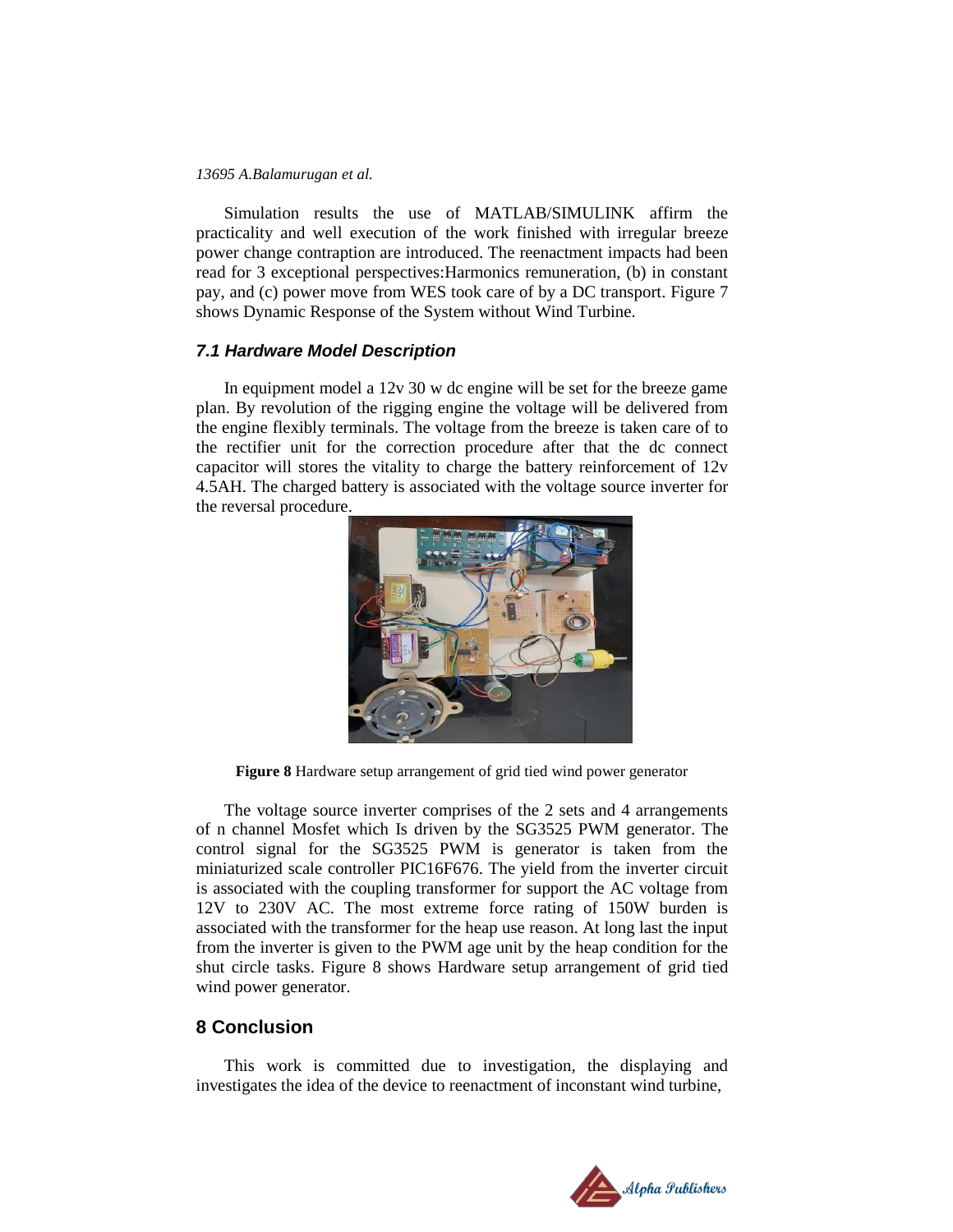*Load Usage Self Regulating Control of Dynamic Response of the Grid Tied Wind Power Generator under Unbalanced Non Linear Load 13696*

the utilization of a PM synchronous generator identified with static converters. The objective is superior fine of the contemporary infused into the model with the guide of constraining as parts as conceivable the sounds starting from either the non-straight burden or the change gadget. The coordinated gadget utilized as a generator can satisfying its position and providing the network with dynamic quality in sync with request with right current lovely, even inside the instance of an unequal burden. The reproduction outcomes of the breeze framework converged with the client side for the utilization of inconstant control technique for both PM synchronous generator and inverting unit has demonstrated fitting execution. Inadequacy of huge uninvolved get out dispensing low powerful reaction is adjusted utilizing a MVF get out for especially inconstant issues. The MP point tracking calculation delivering the input speed tracks accurately the most extreme quality of WES turbine.

## **References**

- [1] S. Surender Reddy. "Optimization of Renewable Energy Resources in Hybrid Energy Systems", Journal of Green Engineering, Vol. 7, pp. 43– 60, 2017.
- [2] Z. Chen, J. M. Guerrero and F. Blaabjerg. "A Review of the State of the Art of Power Electronics for Wind Turbines", IEEE Transactions on Power Electronics, Vol. 24, no. 8, pp. 1859-1875, 2009.
- [3] V. Yaramasu, B. Wu, P. C. Sen, S. Kouro and M. Narimani. "High-power wind energy conversion systems: State-of-the-art and emerging technologies", Proceedings of the IEEE, Vol. 103, no. 5, pp. 740-788, 2015.
- [4] H. Nian and Y. Song. "Direct Power Control of Doubly Fed Induction Generator under Distorted Grid Voltage", IEEE Transactions on Power Electronics, Vol. 29, no. 2, pp. 894-905, 2014.
- [5] M. G. Lawan, M. B. Camara, J. Raharijaona and B. Dakyo. "Wind turbine and Batteries with Variable Speed Diesel Generator for Microgrid Applications", 7th International Conference on Renewable Energy Research and Applications (ICRERA), 2018.
- [6] J. Tamura. "Operation and Control of HVDC-Connected Offshore Wind Farm", IEEE Transactions on Sustainable Energy, Vol. 1, no. 1, pp. 30- 37, 2010.
- [7] N.M. Kirby, L. Xu, M. Luckett, and W. Siepmann. "HVDC transmission for large offshore wind farms", Power Eng. J., Vol. 16, no. 3, pp. 135- 141, 2002.
- [8] Charles Rajesh Kumar J, Vinod Kumar D, MA Majid. "Wind energy programme in India: Emerging energy alternatives for sustainable growth", Energy & Environment, Vol. 30, no. 7, pp. 1135-1189, 2019.